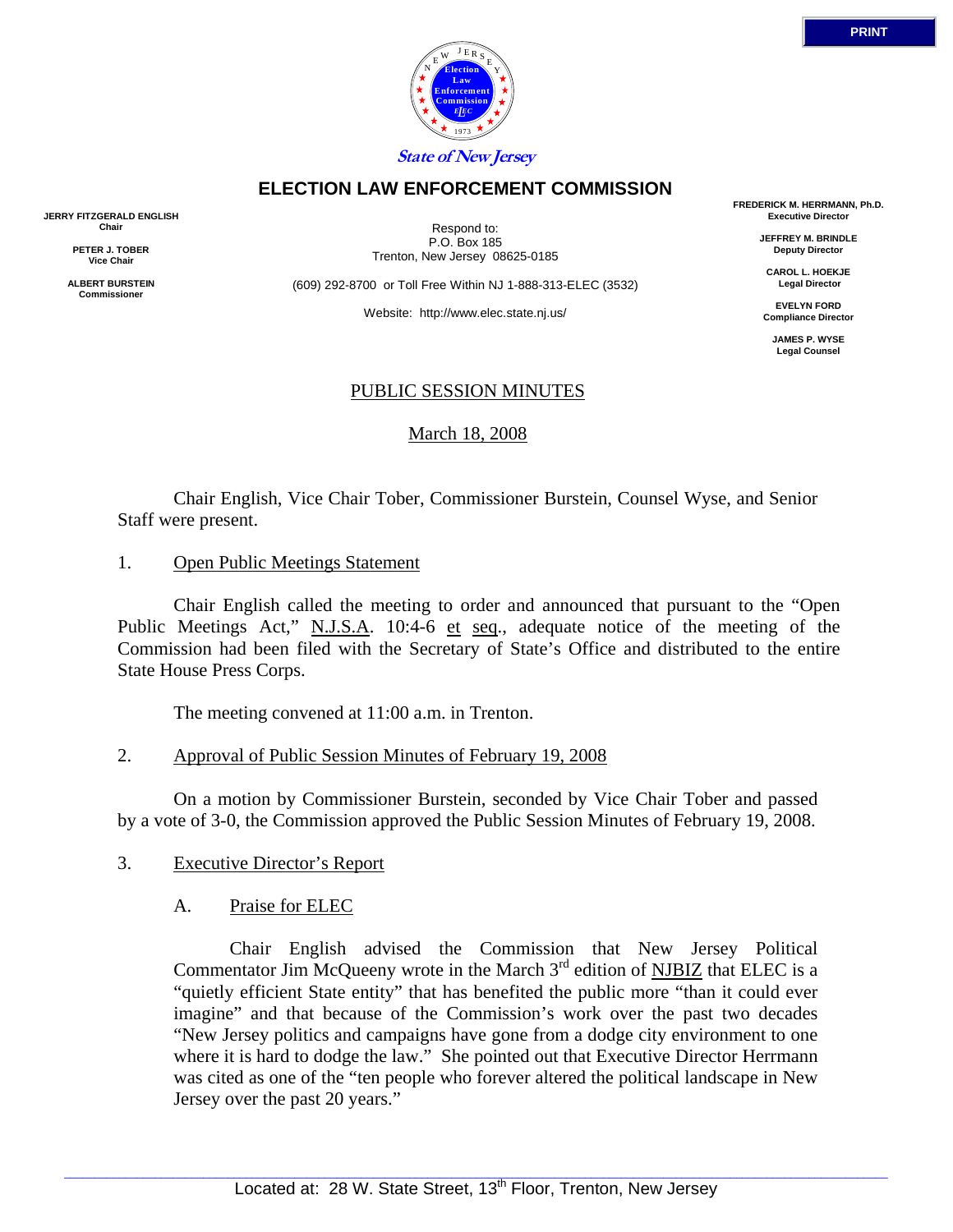#### B. 2008 Financial Disclosure Statements

 Executive Director Herrmann reminded the Commissioners that the 2008 Financial Disclosure Statements are due at the State Ethics Commission (SEC) by May 15, 2008. He said that they may be filled out electronically or on paper. According to the Executive Director, staff has forwarded from the SEC paper copies of the forms to all of the Commissioners.

#### C National Governmental Ethics News

 Executive Director Herrmann noted that the Washington State Supreme Court recently ruled that a State law prohibiting false statements made with actual malice is unconstitutional. The Executive Director stated that the court upheld a lower appellate court's decision which found that the statute violated the First Amendment. Executive Director Herrmann advised the Commission that ELEC explored the issue of regulating negative advertising in the past but concluded that free speech concerns made it a very dubious proposition.

 He mentioned that an independent group of citizens known as "SpeechNow.org" has filed a lawsuit in the U.S. District Court for the District of Columbia. The Executive Director informed the Commission that the lawsuit challenges the constitutionality of requiring a group of citizens, who are making independent expenditures but not campaign contributions, to register and organize as a political committee. He said that the group is not challenging the requirement that it fully disclose its contributions and expenditures but that it is bound by contribution limits on its citizen contributors. Executive Director Herrmann indicated that staff will monitor the progress of this case as it moves through the Federal court system.

## D. Fiscal Year 2009 Recommended Budget

 According to Executive Director Herrmann, the Administration has recommended a Fiscal Year 2009 budget for ELEC of \$4.1 million. He noted that this figure represents a significant reduction from the agency's Fiscal Year 2008 adjusted appropriation of \$4.9 million. Executive Director Herrmann stated that the computer account was lowered from \$432,000 to \$182,000 and the supplies account from \$60,000 to \$10,000. The Executive Director mentioned that ELEC's salary account was cut from \$4.4 million to \$3.9 million and that the gubernatorial public financing administration account, which is outside of the regular operating budget, was also cut from \$600,000 to \$480,000. Executive Director Herrmann stated that it is unquestionably a very hard time not only for ELEC but also all of State government. He said that staff believes that it may well be important to attempt a restoration of the lost funding especially for the computer system and supplies. The Executive Director noted that large cuts are felt more deeply by a small agency than large departments with more flexible resources.

 Executive Director Herrmann added that if it is anticipated that the Clean Elections Program will be restored for the 2009 elections, the Commission will need a restoration before July 1, 2008, so that ELEC has the lead time to prepare for this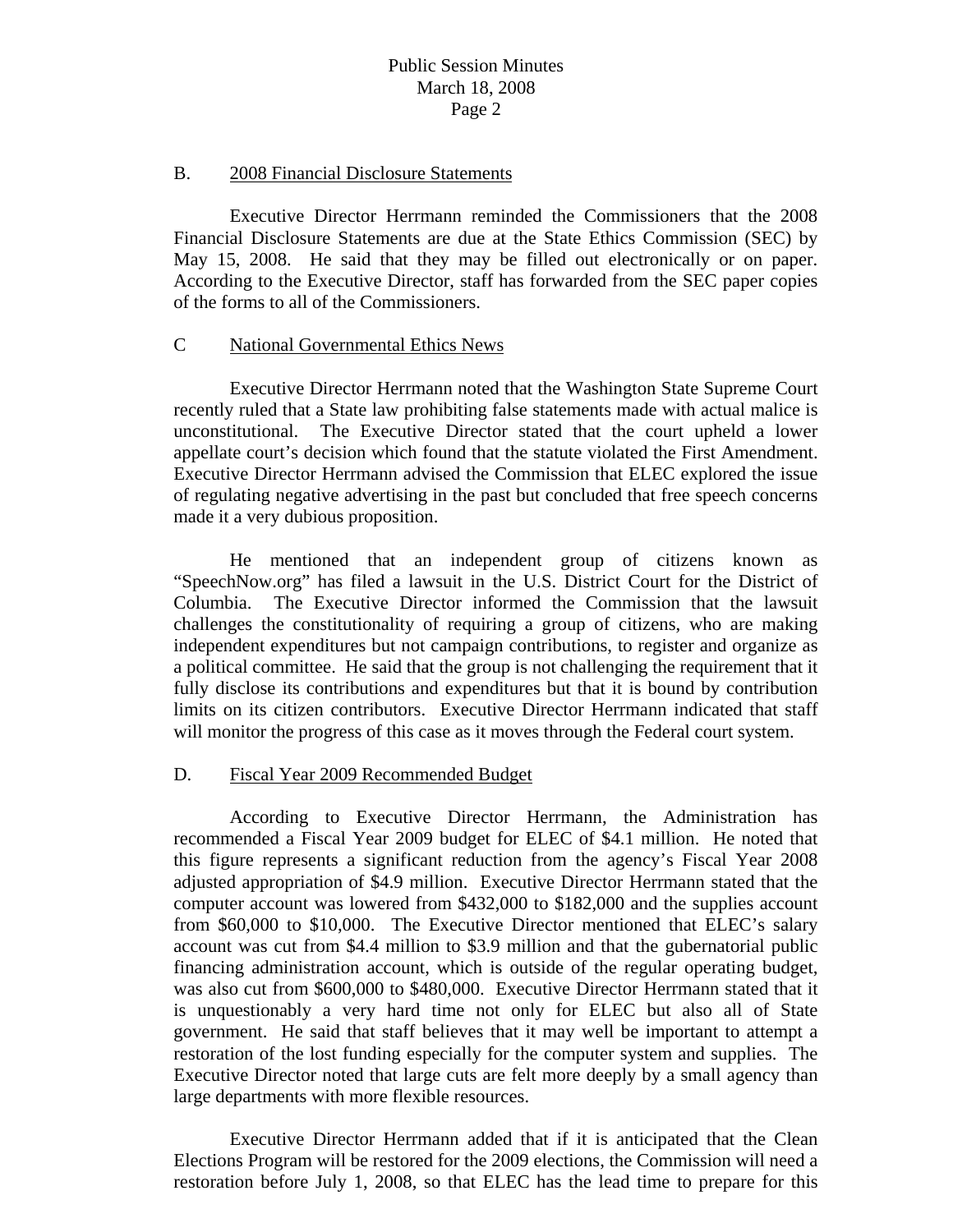important program. He committed staff to working with the Legislature through the budget process over the next few months to regain funding. He said that he will report its progress to the Commissioners at future meetings.

 Chair English turned to Commissioner Burstein and asked that he work with staff concerning the budget issue. She also asked representatives of the good government groups to support the Commission's budget.

 Commissioner Burstein asked staff to inform him as to the date of the budget hearing so that he could attend.

#### E. Legislative Developments

 According to the Executive Director, on March 6, 2008, the Assembly State Government Committee released A-2447 (Webber/Quigley/Schaer), which prohibits current or former legislative aides and their immediate families from making campaign contributions to a legislator employing the aide. He stated that the bill provides a criminal penalty for such activity. Executive Director Herrmann reported that Assemblyman Jay Webber commented that similar campaign contributions by congressional aides are a violation of Federal law. He mentioned that he answered a technical question from Chair Joan Quigley about whether or not the bill covered contributions to a State legislator running for Federal office. Dr. Herrmann indicated that it did not. The Executive Director advised the Commission that the bill was released by a unanimous vote with an amendment prohibiting the solicitation of these types of campaign contributions from aides.

 Executive Director Herrmann informed the Commission that on March 9, 2008, the Assembly State Government Committee released A-2495 (Roberts/DeCroce), which prohibits a person with a criminal record working as a lobbyist. He stated that the bill provides for a maximum fine of \$10,000 enforced by ELEC. During the session, he said, Chair Quigley and Assemblyman Webber questioned him about how the Commission would administer the bill if it became law. According to Executive Director Herrmann, he explained that ELEC would notify all current lobbyists about the statutory provisions and require a certification on all Commission lobbying forms to assure compliance. He noted that the bill was released by a unanimous vote and that on March 13, 2008, it passed the Assembly 78-0.

 With regard to A-2495, Chair English inquired with respect to the issue of criminal jurisdiction. Chair English also expressed concern as to how the Commission would determine whether or not the applicant has been convicted in another State.

 Commissioner Burstein suggested that the questions be discussed with a staff person on the Senate side.

 Executive Director Herrmann stated that he would be in touch with a Senate staff person to discuss the issue before it gets to Committee.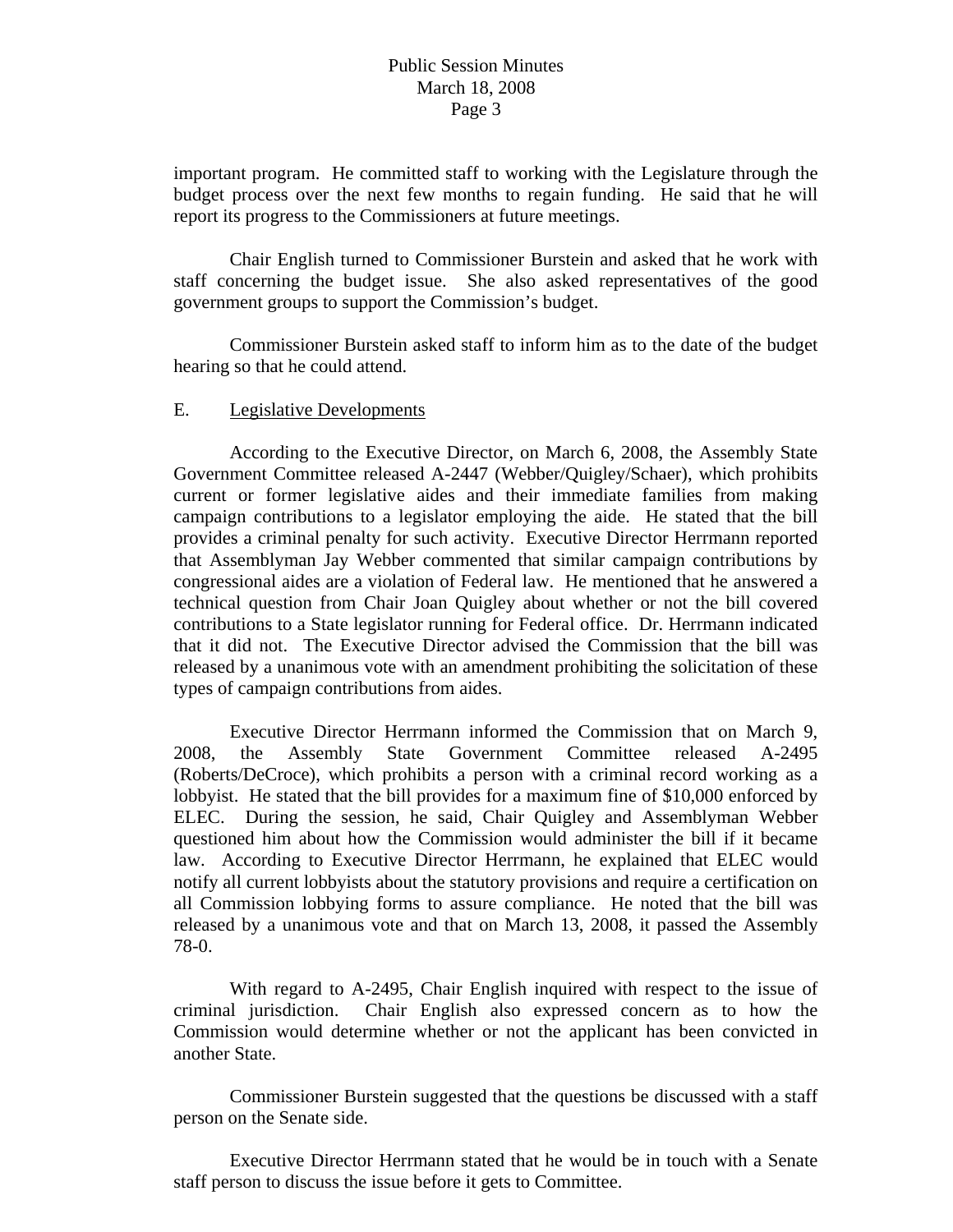## F. Spring Meeting Schedule

- April 15, 2008 at 10:00 a.m. in Trenton;
- May 20, 2008 at 11:00 a.m. in Trenton, and,
- June 17, 2008 at 11:00 a.m. in Trenton.

 Chair English mentioned for the record the note from the Governor's Chief Counsel Edward J. McBride, Jr., who responded to the congratulatory note sent to him by the Commission. He indicated that he looked forward to working with the Commission in the future.

# 4. 2007 Fair and Clean Elections Report (March 28, 2008)

 Chair English turned to Deputy Director Jeffrey M. Brindle, asking him to review the Clean Elections Report.

 Deputy Director Brindle said that the report was the result of a collective effort with significant contributions made by various members of the staff. He said that in following the statute, the report contains no recommendations and provides factual information only. Deputy Director Brindle said that the report would be delivered to Legislative Leaders on March 28, 2008.

 Deputy Director Brindle, in reviewing the report, mentioned the chapters: recounting the history of public financing in New Jersey, summarizing the comments made by citizens at the Commission's December 18, 2007 public hearing, containing important statistical information regarding the 2007 program, reviewing the efforts to promote the program, and discussing the issues that arose during the 2007 legislative general election campaign.

 Chair English congratulated the staff for a very professional and comprehensive report. Both Vice Chair Tober and Commissioner Burstein echoed those sentiments.

## 5. Proposed Amendments and New Rules Concerning Gubernatorial Public Financing

 The Commission considered proposed amendments and new rules to the gubernatorial public financing provisions of the regulations. The proposed amendments and new rules were based upon the experience of the Commission and Commission staff in administering the gubernatorial public financing program in the 2005 primary and general elections and an advisory opinion issued concerning public financing. Legal Director Carol L. Hoekje noted that upon the Commission's approval of the proposal, the proposal notice will be submitted to the Office of Administrative Law for publication in the April 21, 2008 edition of the New Jersey Register. Secondary notice will be accompanied by: posting the proposal on the Commission's website, mailing a notice of the proposal to interested individuals, and circulating a press advisory to the State House press corps.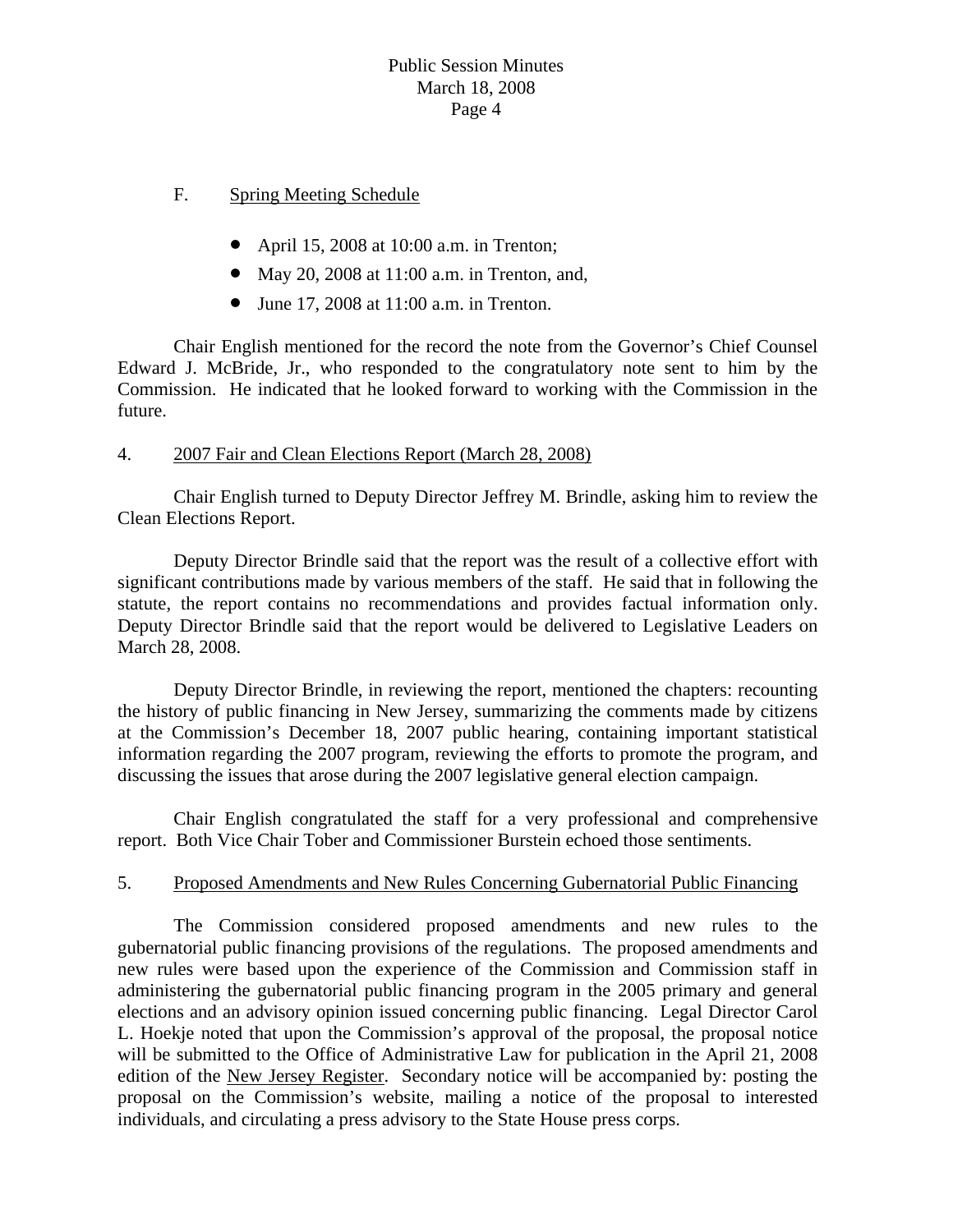A public hearing will be scheduled for the Commission's June 17, 2008 meeting. The written comment period expires on June 20, 2008. The rules will be ripe for adoption at the Commission's July 15, 2008 meeting, with an anticipated effective date of August 18, 2008.

Legal Director Hoekje reviewed the proposed amendments and new rules at:

- N.J.A.C. 19:25-15.49 Statement of candidates electing to participate in debates,
- N.J.A.C. 19:25-15.10 Non-participating candidates,
- N.J.A.C. 19:25-15.52A Notification to Commission of change in debate plans,
- N.J.A.C. 19:25-15.51 Selection of debate sponsor,
- N.J.A.C. 19:25-15.17 Matching of funds,
- N.J.A.C. 19:25-16.19 Dates of submission,
- N.J.A.C. 19:25-15.49 Statement of candidates electing to participate in debates,
- N.J.A.C. 19:25-16.38 Statement of candidates electing to participate in debates,
- N.J.A.C. 19:25-16.8 Non-participating candidates,
- N.J.A.C. 19:25-16.40 Selection of debate sponsor,
- N.J.A.C. 19:25-16.41A Notification to Commission of change in debate plans,
- N.J.A.C. 19:25-16.18 Matching of funds, and
- N.J.A.C. 19:25-16.19 Dates of submission.

 In reviewing the proposal, Legal Director Hoekje stated that staff recommended that the Commission amend N.J.A.C. 19:25-15.49 and 16.38 to provide that a non-publicly financed gubernatorial candidate may use personal funds to meet all or a part of the threshold qualifying amount of deposited contributions.

 In addition, she said that staff recommended that the Commission amend N.J.A.C. 19:25-15.49 and 16.38 to prevent a non-participating candidate who does not elect to accept public financing, but who wishes to participate in the series of gubernatorial debates, from using repayment of any loan amount to meet any part of the threshold expenditure amount for purposes of qualifying to participate in the debates. She said that staff also recommended that the Commission propose that these restrictions be included as amendments at N.J.A.C. 19:25-15.10(d) and 16.8(d), which sections summarize restrictions and limitations on nonparticipating candidates.

 With regard to the rules for sponsoring debates, Legal Director Hoekje provided the staff's recommendation that the Commission propose to add new rules N.J.A.C. 19:25- 15.52A and 16.41A, to require notification within 48-hours of changes and to allow the Commission to review and approve any such changes to the information provided in the debate sponsor application. She added that staff recommended that the Commission propose amendments to N.J.A.C. 19:25-15.51, Selection of debate sponsor, and the parallel primary election provision at N.J.A.C. 19:25-16.40, to provide that where the number of eligible applicants exceeds the number of debates, the Commission consider the application information in making the selection. She noted that such a provision would serve to codify what staff believes is a current Commission practice. She mentioned that staff also recommended that the Commission propose to amend N.J.A.C. 19:25-15.51 and 16.40, to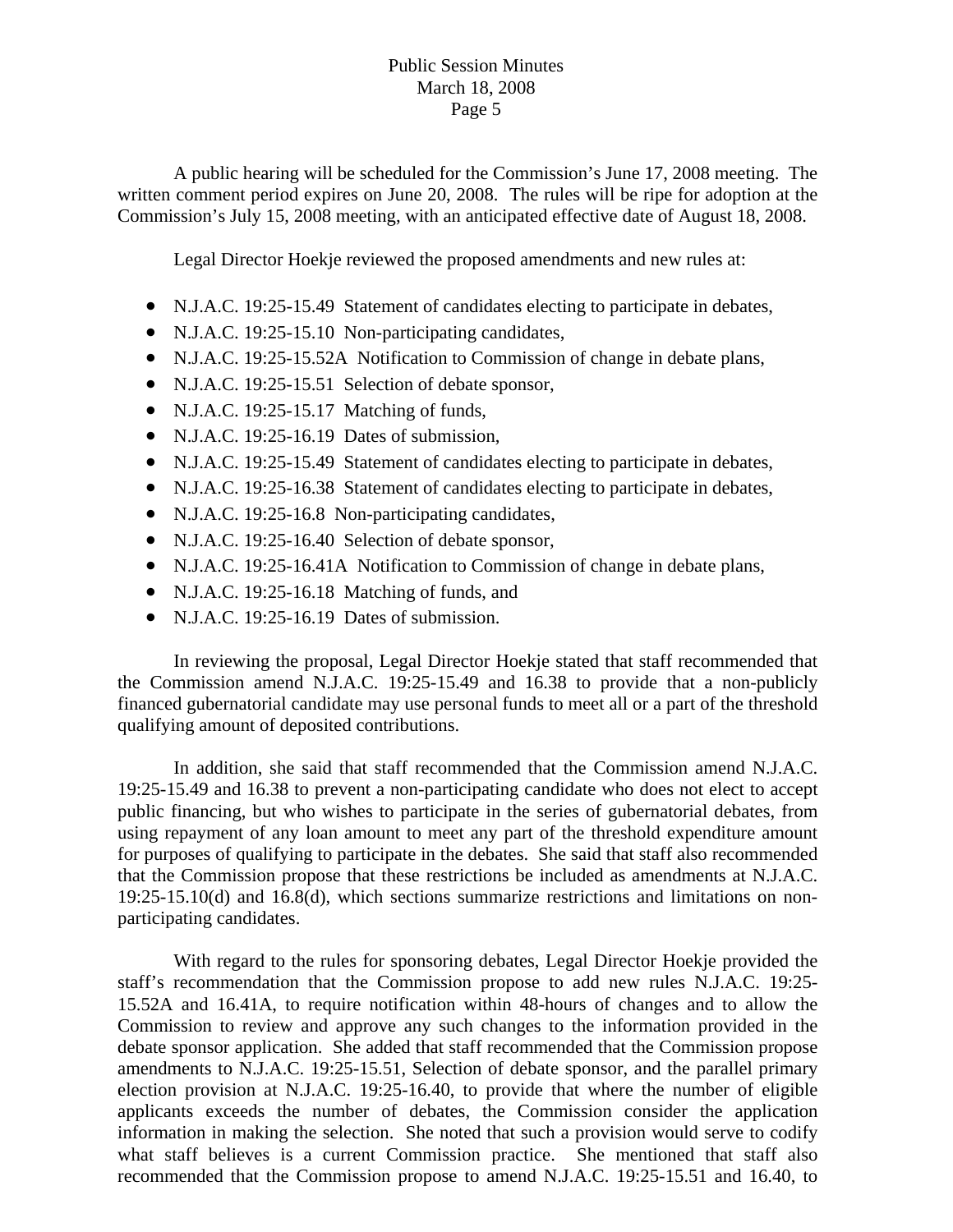authorize the Commission to consider as part of the selection process whether or not in a previous gubernatorial election the sponsor of a debate had made and notified the Commission of changes and received approval of such changes for the prior debate.

 Finally, Legal Director Hoekje reviewed proposed amendments of a more technical nature involving debate selection and participation by candidates.

 On a motion by Commissioner Burstein, seconded by Vice Chair Tober, the Commission approved, by a vote of 3-0, the proposed amendments concerning the gubernatorial public financing regulations. The proposal contains technical amendments as proposed by Commissioner Burstein relevant to proposed language at N.J.A.C. 19:25- 15.49(c) and (d) and 19:25-15.51(c), and the parallel amendments. Chair English noted that the public hearing on the proposed amendments will provide an opportunity for interested parties to testify.

Chair English asked if any member of the public wished to address the Commission.

 Chair English recognized Ms. Ingrid Reed, Director of the New Jersey Project at the Eagleton Institute of Politics. Ms. Reed indicated that she would like to help with the Commission's budget and asked if a document was available for her use.

 Executive Director Herrmann responded that the Commission's budget is on-line but that the Commission did not have a written document from the Office of Management and Budget. He said that the information was presented to the Commission orally as part of the Executive Director's report.

 Chair English and Commissioner Burstein expressed appreciation to Ms. Reed for her offer to help with the budget.

Ms. Reed asked about the process involved with the Clean Elections Report.

 Executive Director Herrmann stated that it would be delivered to Legislative Leaders on March 28<sup>th</sup> at about 10:00 am. He said that the report would then be made available to the public in hard copy and on the Commission's website.

Ms. Reed asked for a copy of the transcript of the December 18, 2007 public hearing.

 Executive Director Herrmann said that staff would double check but that he believed that proprietary rights were involved, so that the Commission is not permitted by the vendor to make copies and distribute them. He said a copy is available for the public to review at the Commission's offices. Moreover, the report summarizes the observations of the various witnesses at the hearing.